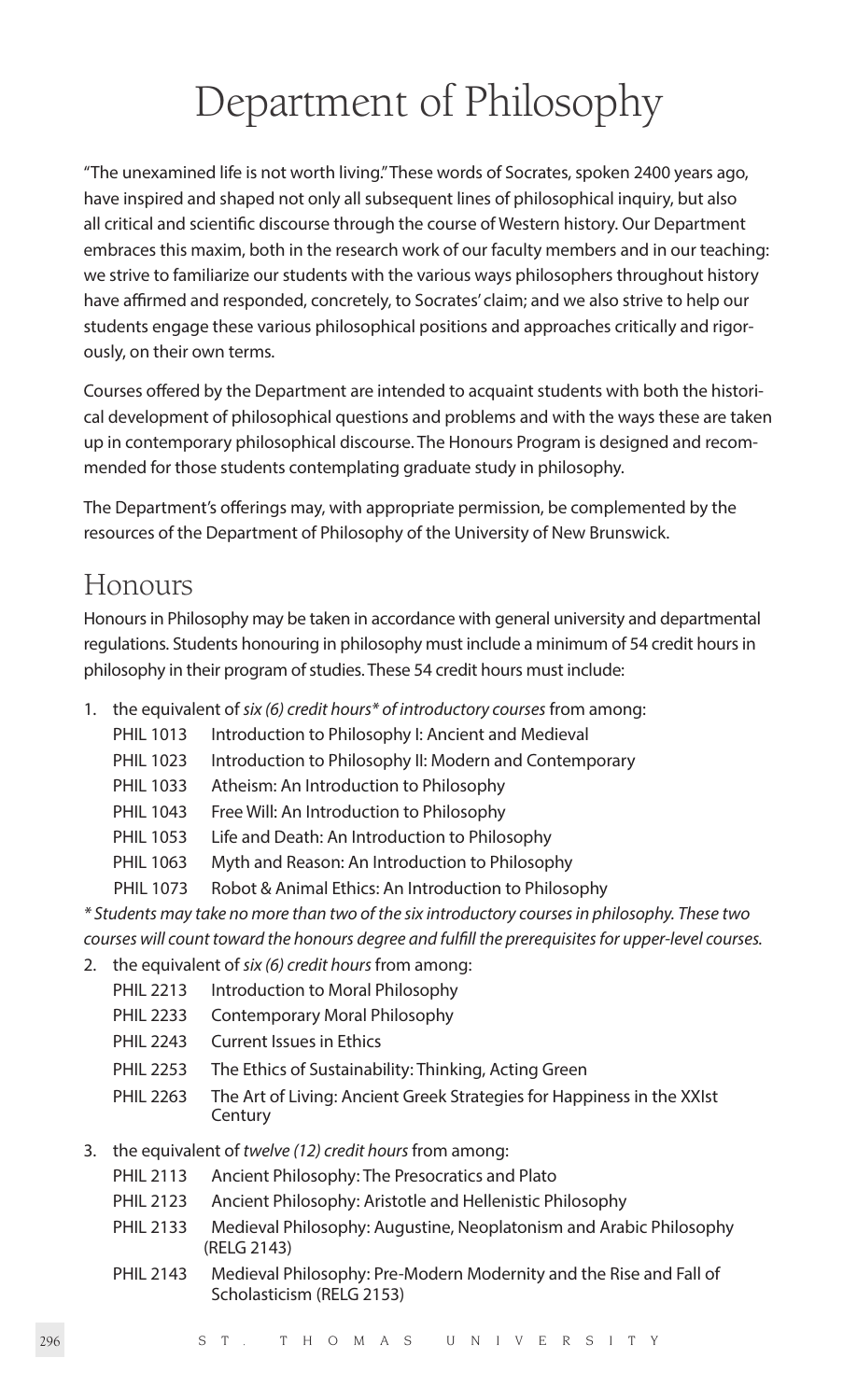- PHIL 2153 Early Modern Philosophy: Rationalism and the Supremacy of Reason
- PHIL 2163 Early Modern Philosophy: Empiricism and the Priority of Sensation
- 4. PHIL 2513 Introduction to Logic
- 5. the equivalent of *three (3) credit hours* from among:
	- PHIL 3663 Analytic Philosophy: Metaphysics and the Linguistic Turn
	- PHIL 3673 Analytic Philosophy: Theories of Knowledge and Justification
	- PHIL 3683 Epistemology
- 6. the equivalent of *three (3) credit hours* from among:
	- PHIL 3543 Existential Philosophy
	- PHIL 3583 Phenomenology
	- PHIL 3653 Contemporary Continental Philosophy
	- PHIL 3763 Martin Heidegger
- 7. *six (6) credit hours* from between: PHIL 4886 Honours Seminar
	- PHIL 4996 Honours Thesis

# Major

Students majoring in philosophy must include a minimum of 36 credit hours in philosophy in their program of studies. These 36 credit hours must include:

- 1. the equivalent of *six (6) credit hours\* of introductory courses* from among:
	- PHIL 1013 Introduction to Philosophy I: Ancient and Medieval
	- PHIL 1023 Introduction to Philosophy II: Modern and Contemporary
	- PHIL 1033 Atheism: An Introduction to Philosophy
	- PHIL 1043 Free Will: An Introduction to Philosophy
	- PHIL 1053 Life and Death: An Introduction to Philosophy
	- PHIL 1063 Myth and Reason: An Introduction to Philosophy
	- PHIL 1073 Robot & Animal Ethics: An Introduction to Philosophy

*\* Students may take no more than two of the six introductory courses in philosophy. These two courses will count toward the major degree and fulfill the prerequisites for upper-level courses.*

- 2. the equivalent of *six (6) credit hours* from among:
	- PHIL 2213 Introduction to Moral Philosophy
	- PHIL 2233 Contemporary Moral Philosophy
	- PHIL 2243 Current Issues in Ethics
	- PHIL 2253 The Ethics of Sustainability: Thinking, Acting Green<br>PHIL 2263 The Art of Living: Ancient Greek Strategies for Happ
	- The Art of Living: Ancient Greek Strategies for Happiness in the XXIst **Century**
- 3. the equivalent of *twelve (12) credit hours* from among:
	- PHIL 2113 Ancient Philosophy: The Presocratics and Plato
	- PHIL 2123 Ancient Philosophy: Aristotle and Hellenistic Philosophy
	- PHIL 2133 Medieval Philosophy: Augustine, Neoplatonism and Arabic Philosophy (RELG 2143)
	- PHIL 2143 Medieval Philosophy: Pre-Modern Modernity and the Rise and Fall of Scholasticism (RELG 2153)
	- PHIL 2153 Early Modern Philosophy: Rationalism and the Supremacy of Reason
	- PHIL 2163 Early Modern Philosophy: Empiricism and the Priority of Sensation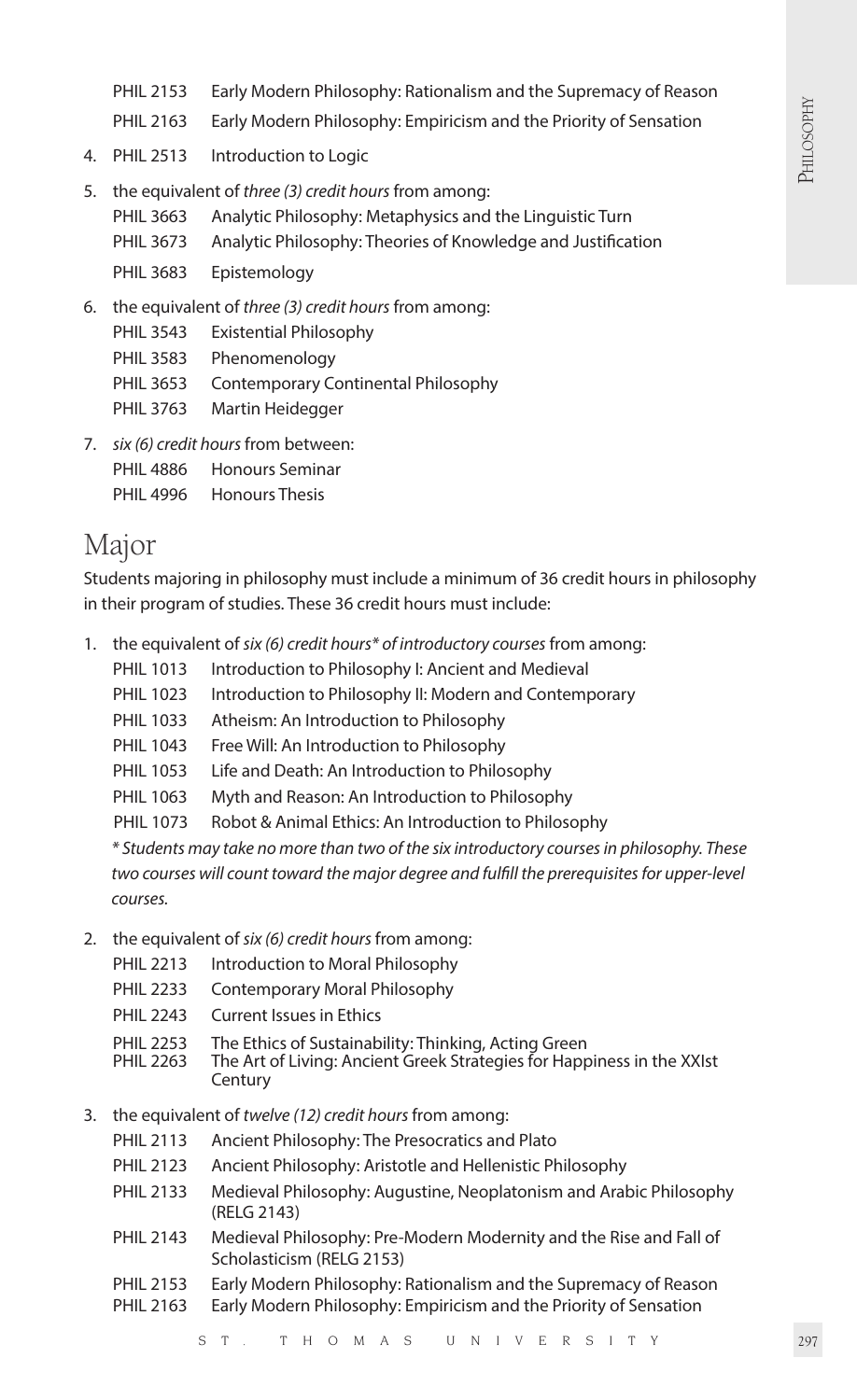- 4. PHIL 2513 Introduction to Logic
- 5. the equivalent of *three (3) credit hours* from among:
	- PHIL 3663 Analytic Philosophy: Metaphysics and the Linguistic Turn
	- PHIL 3673 Analytic Philosophy: Theories of Knowledge and Justification
	- PHIL 3683 Epistemology
- 6. the equivalent of *three (3) credit hours* from among:
	- PHIL 3543 Existential Philosophy
	- PHIL 3583 Phenomenology
	- PHIL 3653 Contemporary Continental Philosophy
	- PHIL 3763 Martin Heidegger

Any *18 credit hours* in philosophy suffice to constitute a Minor in Philosophy.

Each student honouring or majoring in philosophy is required to choose a member of the Department as program Adviser.

The Department's course offerings are listed according to areas within the discipline as follows:

- I. Introductory Courses
- II. History of Philosophy
- III. Moral Philosophy
- IV. Legal and Political Philosophy
- V. Themes and Authors
- VI. Tutorials and Independent Studies

# I. Introductory Courses

#### **PHIL-1006. Introduction to Philosophy**

An introduction, through lecture, reading of original sources, and discussion, to the origins and development of Western philosophy. The first part of the course studies this tradition from its beginnings in ancient Greece through the Christian Middle Ages. Authors read include Plato, Aristotle, St. Augustine, and St. Thomas Aquinas. Themes include the nature of reality; the nature of human being and human knowledge; moral and political philosophy; the existence and nature of God. The latter part of the course continues the survey of developments in Western philosophy, from the early modern period to contemporary discussion. The focus is on rationalism, empiricism, idealism, and the reactions these provoked. For the purposes of prerequisite and degree requirements, this course is the equivalent of PHIL 1013 and 1023.

#### **PHIL-1013. Introduction to Philosophy I: Ancient and Medieval**

An introduction, through lecture, reading of original sources, and discussion, to the origins and development of Western philosophy from its beginnings in ancient Greece through the Middle Ages. Authors read include Plato, Aristotle, Augustine, and Aquinas. Themes: the nature of reality; the nature of human being and human knowledge; moral and political philosophy; the existence and nature of God. This course has no prerequisite.

#### **PHIL-1023. Introduction to Philosophy II: Modern and Contemporary**

A continuation of the survey of developments in Western philosophy, through lecture, reading of original sources, and discussion, from the early modern period to contemporary discussion. Focus: rationalism, empiricism, idealism, and the reactions these provoked. This course has no prerequisite.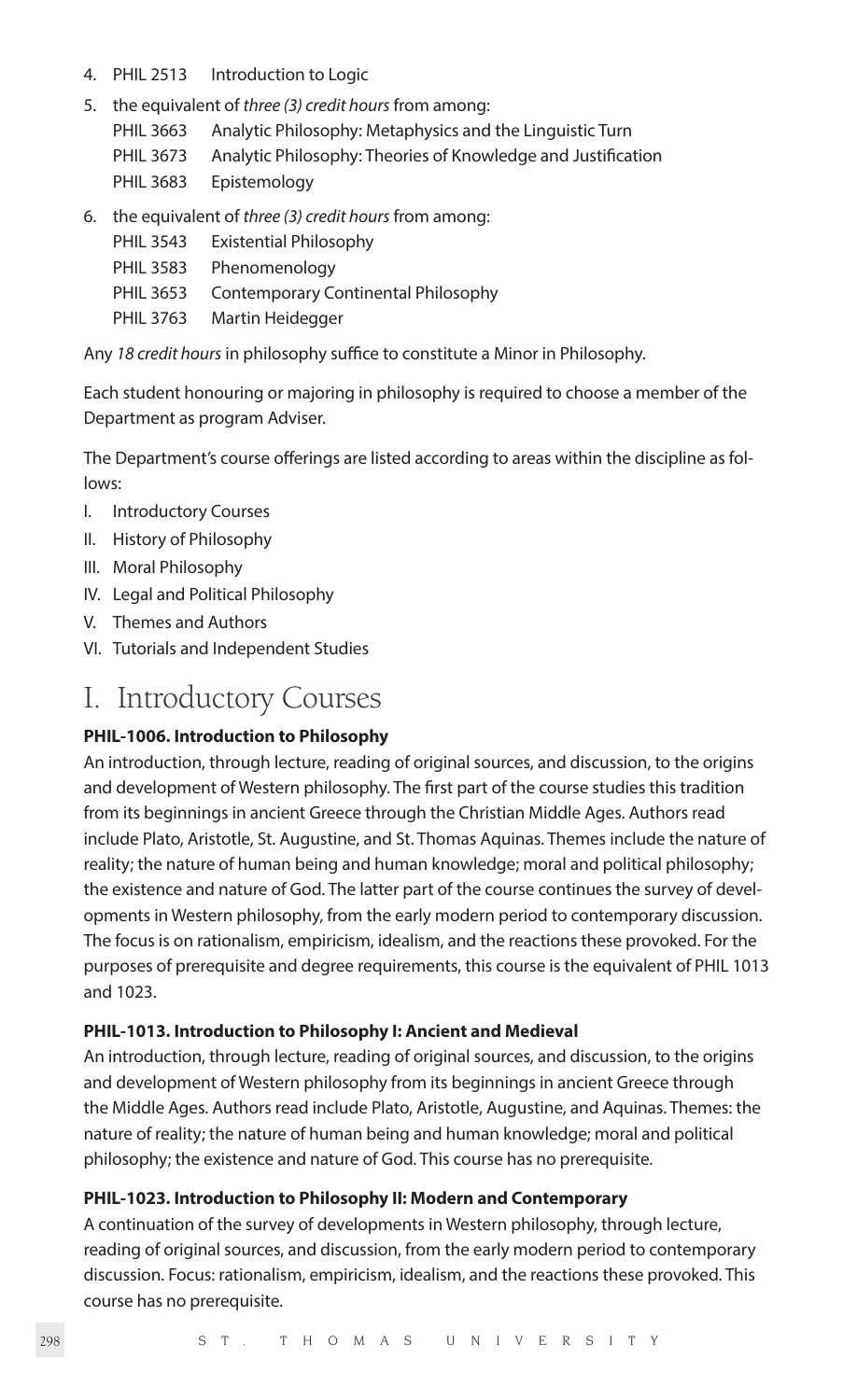# **PHIL-1033. Atheism: An Introduction to Philosophy**

This course is an introduction to philosophy focusing on atheism. Students will be introduced to the current debate, but will also consider what the great minds of the past can tell us about the existence or non-existence of God. We will draw on both historical and contemporary sources, developing skills of philosophical analysis in connection with a single, hotly disputed topic. This course has no prerequisite.

### **PHIL-1043. Free Will: An Introduction to Philosophy**

This course is an introduction to philosophy focusing on the problem of free will. Students will be introduced to the current debate, but will also consider what the great minds of the past can tell us about the possibility or impossibility of acting freely. We will draw on both historical and contemporary sources, developing skills of philosophical analysis in connection with a single, hotly disputed topic. This course has no prerequisite.

# **PHIL-1053. Myth and Reason: An Introduction to Philosophy**

This course is an introduction to philosophy focusing on the opposition between myth and reason. Students learn the skills of philosophical analysis by studying one topic in detail. Questions explored may include: How are myth and reason different? Are they opposed? What are the limits of reason? Can myth help reason? Can reason refute myth? What role does authority play in myth and reason? This course has no prerequisite.

### **PHIL-1063. Life and Death: An Introduction to Philosophy**

This course is an introduction to philosophy focusing on philosophical questions related to life and death. Students learn the skills of philosophical analysis by studying one topic in detail. Questions explored may include: What are life and death? Does anything persist after death? If so, what would this be? Why are some moral questions associated with life and death? This course has no prerequisite.

# **PHIL-1073. Robot & Animal Ethics: An Introduction to Philosophy**

Should we have sex with robots? Is it okay to use a robot prostitute? Can we enslave robots, or use them in warfare? And what about animals—do they have rights? Should we eat them, experiment on them or stick them in zoos? These are some of the fascinating and strangely important questions to be addressed in this course. We will learn how to do philosophy by thinking about the social, psychological and ethical implications of our relationships with these two very different kinds of creatures.

# II. History of Philosophy

# **PHIL-2113. Ancient Philosophy I: The Fundamental Structures of Reality**

A lecture course surveying ancient philosophy from the Presocratics to Plato. Philosophers covered may include: Anaximander, Heraclitus, Parmenides, Empedocles, Anaxagoras, Democritus, Gorgias, Protagoras, Socrates and Plato. Through readings of original sources and ancient testimony, the course analyses key questions in ancient philosophy, e.g. what is philosophy and what does it achieve? What is nature? What is the best life? Prerequisites: Any two of PHIL 1013, 1023, 1033, 1043, 1053, 1063, or permission of the instructor.

# **PHIL-2123. Ancient Philosophy II: Discovering the Inner Workings of Nature**

A lecture course surveying ancient philosophy from Aristotle to Hellenistic philosophy (Epicurus, the Stoics and the Sceptics). Through readings of original sources and ancient testimony, the course analyses key questions in ancient philosophy, e.g. what can philosophy achieve? What is the nature of reality? What does it mean to live together? Prerequisites: Any two of PHIL 1013, 1023, 1033, 1043, 1053, 1063, or permission of the instructor.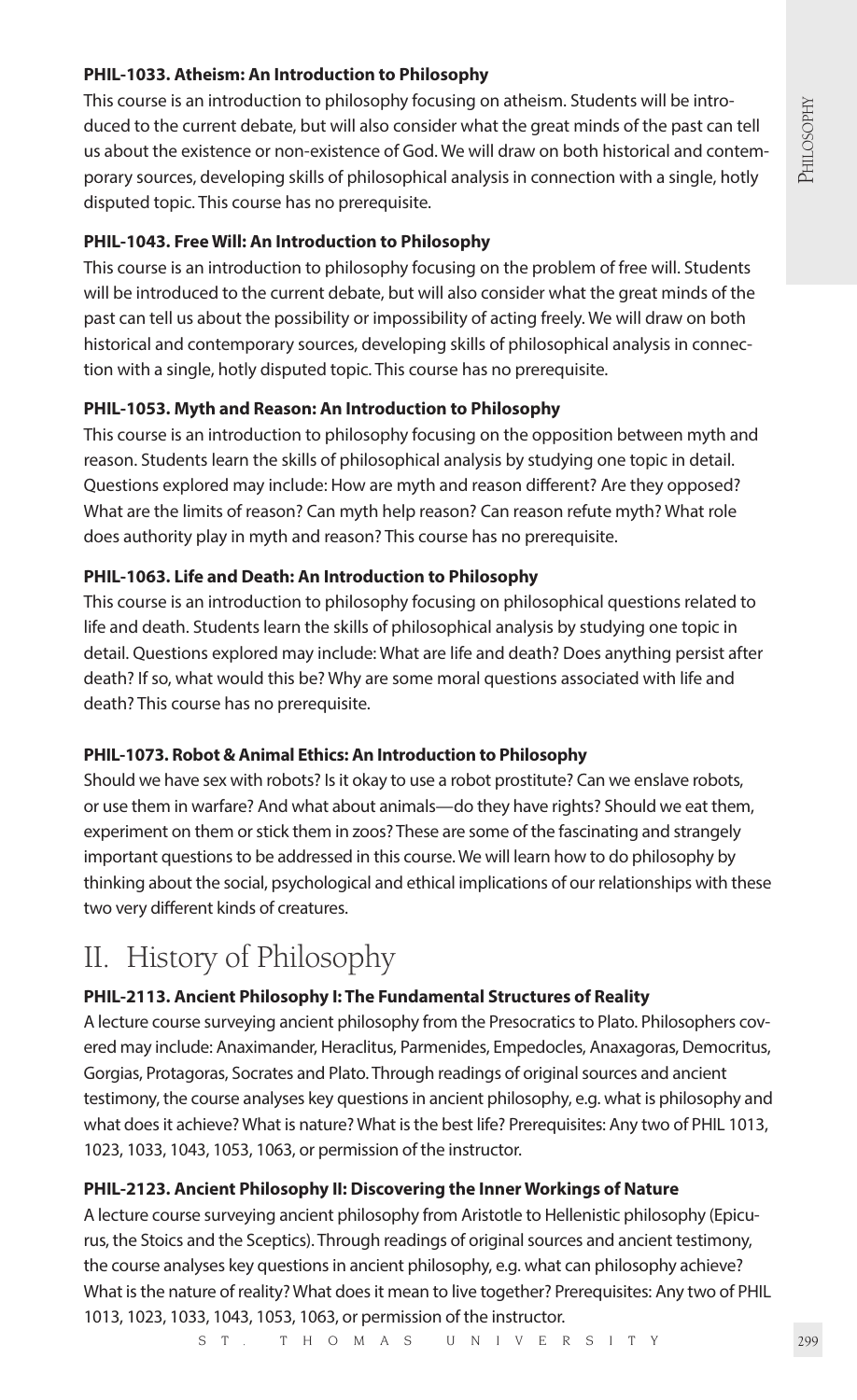# **PHIL-2133. Medieval Philosophy: Augustine, Neoplatonism and Arabic Philosophy (RELG 2143)**

A lecture course covering Medieval philosophy from its earliest origins, culminating in the Platonism of Augustine, Boethius, John Scotus Eriugena, and Anselm. Prerequisites: Any two of PHIL 1013, 1023, 1033, 1043, 1053, 1063, or permission of the instructor.

# **PHIL-2143. Medieval Philosophy: Pre-Modern Modernity and the Rise and Fall of Scholasticism (RELG 2153)**

A lecture course covering the Medieval philosophy of the 13th century (especially St. Thomas Aquinas), the collapse of the Thomistic synthesis in fourteenth century philosophy, and the beginning of the Modern outlook. Prerequisites: Any two of PHIL 1013, 1023, 1033, 1043, 1053, 1063, or permission of the instructor.

# **PHIL-2153. Early Modern Philosophy: Rationalism and the Supremacy of Reason**

A study of the 17th and 18th century rationalist philosophers. Prerequisites: Any two of PHIL 1013, 1023, 1033, 1043, 1053, 1063, or permission of the instructor.

### **PHIL-2163. Early Modern Philosophy: Empiricism and the Priority of Sensation**

A study of the 17th and 18th century British empiricists. Prerequisites: Any two of PHIL 1013, 1023, 1033, 1043, 1053, 1063, or permission of the instructor.

# III. Moral Philosophy

# **PHIL-2213. Introduction to Moral Philosophy (HMRT 2253)**

An examination, through readings, lectures, and discussion, of some important attempts to ground ethical judgments. Themes: relativism, egoism, values, and sentiment; values and consequences; the determination of duty. Prerequisite: This course has no prerequisite.

# **PHIL-2233. Contemporary Moral Philosophy (HMRT 2263)**

A lecture course examining a specific topic in contemporary moral philosophy. Topics vary from year to year and may include: virtue ethics, metaethics, contemporary deontology, contemporary utilitarianism, emotivism, relativism, the is-ought debate, and others.

# **PHIL-2243. Current Issues in Ethics (HMRT 2273)**

A discussion, through lectures and student presentations, of ethical theory through its application in the consideration of such contemporary issues as: pornography and censorship, euthanasia, abortion, punishment, justice and welfare, sexual and racial discrimination. Prerequisite: Phil 2213, or permission of the instructor.

# **PHIL-2253. The Ethics of Sustainability: Thinking, Acting Green (ENVS, HMRT)**

An historically-conscious analysis of various normative stances in environmental ethics integrated with a sustained consideration of how to apply this ethical theory to modern life. Topics may include deep and shallow ecology, biocentrism, eco-feminism, environmental justice, environmental virtue ethics, the ambiguous role of technology in the environmental crisis, the ethics of the green economy, the ethics of green public policy, a survey of various locally-employed environmental initiatives. Recommended preparation: PHIL 2213.

# **PHIL-2263. The Art of Living: Ancient Greek Strategies for Happiness in the XXIst Century**

Can Greek philosophers help us live a fulfilling life? This course examines a rich tradition known as therapy for the mind, that developed from Socrates to Hellenistic Philosophy. These thinkers argue that philosophy improves many facets of our lives and can help us become happy. What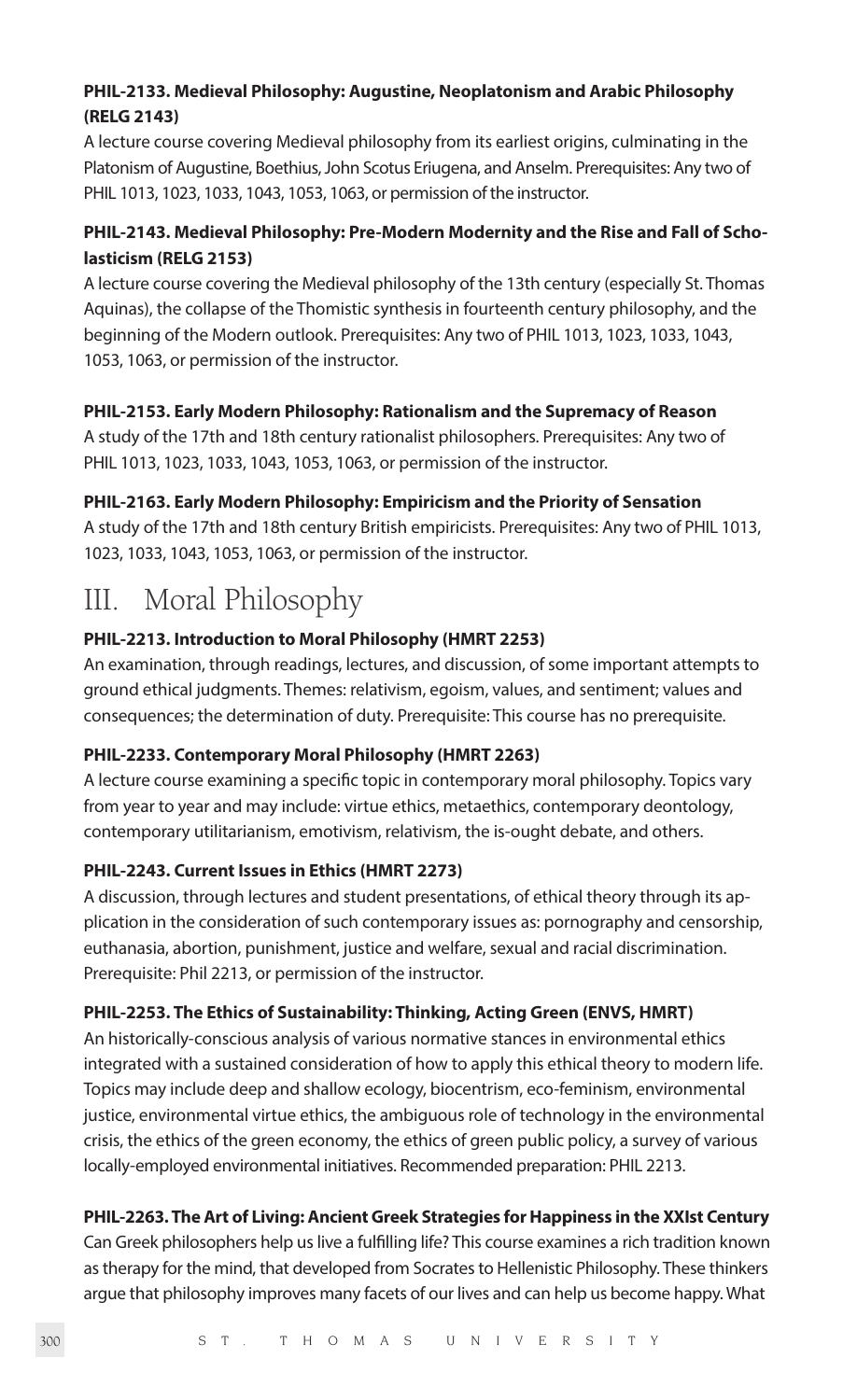do they have to say about happiness, emotions, desires, love, and death? Can this advice be useful for us today? The course presupposes no background in philosophy. Prerequisites: none.

# IV. Legal and Political Philosophy

# **PHIL-2313. Western Tradition of Political Philosophy II (POLS 2806)**

This course will introduce students to seminal texts in political philosophy focussing on the medieval, early modern and modern periods. Texts may include: Aquinas' *Treatise on Law*, Machiavelli's *The Prince*, Hobbes' *Leviathan*, Locke's *The Second Treatise on Government*, Rousseau's *Discourses*, Hegel's *Introduction to the Philosophy of History*. Prerequisite: POLS 2803.

# **PHIL-3313. Philosophy of Human Rights**

This course will introduce students to philosophical questions concerning the foundation of human rights. What are human rights based on? What makes something a human right? Are human rights universally and permanently valid, or is the notion of human rights merely a construct of modern Western culture? The course will familiarize students with alternative theoretical answers to these and other related questions. Prerequisite: HMRT 2003, or permission of the instructor.

# **PHIL-3343. Human Nature, Society, Justice and Law I: Classical and Christian Theories**

A lecture course concentrating on philosophies of human nature in relation to civil society, justice, and law. Principal question: Is human nature good or bad? pro-social or sociopathic? Applications: competing theories of justice, law, and sanction, including issues of enforcement and correction. Philosophers: Sophists, Plato, Aristotle, Stoics, St. Augustine, St. Thomas Aquinas, Machiavelli, Hobbes, Locke. Prerequisite: Any two of PHIL 1013, 1023, 1033, 1043, 1053, 1063, or permission of the instructor.

# **PHIL-3353. Human Nature, Society, Justice and Law II: Modern Secular Theories**

A lecture course concentrating on the main contemporary views of human nature, in relation to civil society, justice, and law. Principal issue: Is human nature good or bad? pro-social or sociopathic? Applications: competing theories of justice, law, and sanction, including issues of enforcement and correction. Philosophers: Hume, Rousseau, Hegel, Bentham, Mill, Green, Kierkegaard, Nietzsche, Freud, Dewey, Sartre.

# V. Themes and Authors

# **PHIL-2513. Introduction to Logic (MATH)**

A lecture course in which students learn how to identify and evaluate arguments drawn from a wide variety of sources. It will develop informal methods such as the identification of argument structure and informal fallacies. It will also develop formal methods that involve taking arguments in English, symbolizing them in a formal language, and evaluating strengths and weaknesses of the argument forms. Also covered are basic probability theory, inductive logic, and statistical reasoning.

# **PHIL-2523. Introduction to Aesthetics**

In this course, we will investigate and critically assess some of the most influential attempts in the history of philosophy to respond to art and artistic expression. Readings will include selections from a variety of philosophers such as Plato, Aristotle, Kant, Hegel, Heidegger, and Benjamin.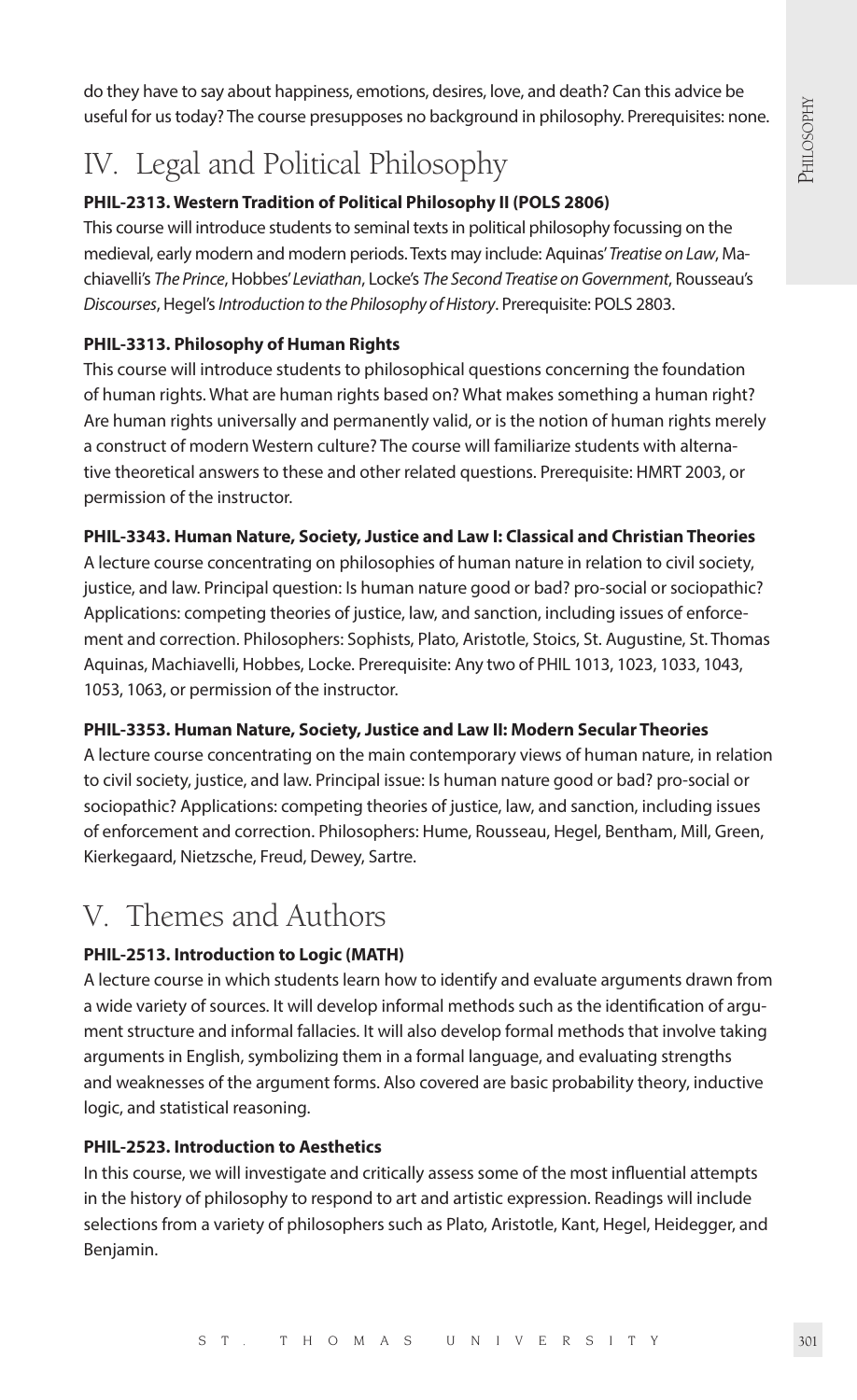#### **PHIL-2533. Minds and Brains**

What is a mind? Is the mind reducible to the brain? If not, how are they related? Various answers to these questions will be considered in the course. Topics will normally include: behaviourism, functionalism, dualism, identity theory, representational theory, consciousness, the intentional stance, eliminativism, property dualism, non-reductive physicalism. The course presupposes no background in philosophy and may be of interest to students in psychology and the life sciences, as well as philosophy.

#### **PHIL-2543. Moral Psychology**

Are moral judgements grounded in emotion or reason? Under what conditions are people morally responsible? Why should I be moral? Are all moral decisions motivated by selfinterest? Do moral reasons depend on desires? How does virtue relate to moral motivation? These questions are central to moral psychology. The course presupposes no background in philosophy and may be of interest to students in psychology and the life sciences, as well as philosophy. This course will not count toward credits in Psychology (i.e. a Major). Prerequisites: none.

#### **PHIL-3106. Love and Friendship**

This course will explore the interrelated themes of friendship, love and beauty. Each theme will be examined separately and as connected to the others. Ancient and modern texts will be used to examine the ways that different ages have addressed these fundamentally personal and yet common human experiences. Texts will vary from year to year but may include works such as Plato's *Symposium and Lysis*, Rousseau's *Emile*, Descartes' *Passions of the Mind*. Prerequisite: GRID 2006 or GRID 2106, or permission of the instructor.

#### **PHIL-3206. Human Nature and Technology**

This course will study the way in which diverse thinkers have considered the question of human nature. This question will be sharpened with a consideration of the way in which human beings considered as natural beings use and are affected by technology. Texts will vary from year to year, but may include works such as: Aeschylus' *Prometheus Bound*, Bacon's *New Atlantis*, Grant's *Technology and Empire*, Heidegger's *The Question Concerning Technology*, Fukuyama's *The Posthuman Future*. Prerequisite: GRID 2006 or GRID 2106, or permission of the instructor.

#### **PHIL-3413. God in Western Thought**

A survey, through lectures, readings, and discussion, of Western philosophical speculation regarding the divine. Themes: theism and atheism in classical antiquity; demonstrations of God's existence in medieval philosophy; the effect on religious belief of empiricism, idealism, Marxism, and existentialism. Prerequisites: Any two of PHIL 1013, 1023, 1033, 1043, 1053, 1063, or permission of the instructor.

#### **PHIL-3443. Hegel's Philosophy of Religion**

This course will involve a consideration of G.W.F. Hegel's philosophy of religion. The primary text will be Hegel's *Lectures on the Philosophy of Religion*, although consideration may be given to other relevant material from the *Phenomenology of Spirit* and the *Encyclopedia of the Philosophical Sciences*. Prerequisites: PHIL 2153 and 2163, or PHIL 3623, or permission of the instructor.

#### **PHIL-3503. Seminar on Plato's Philosophy**

This seminar brings together two questions central to the study of Plato: What is philosophy? and what can it achieve? Through an analysis of primary sources and secondary literature,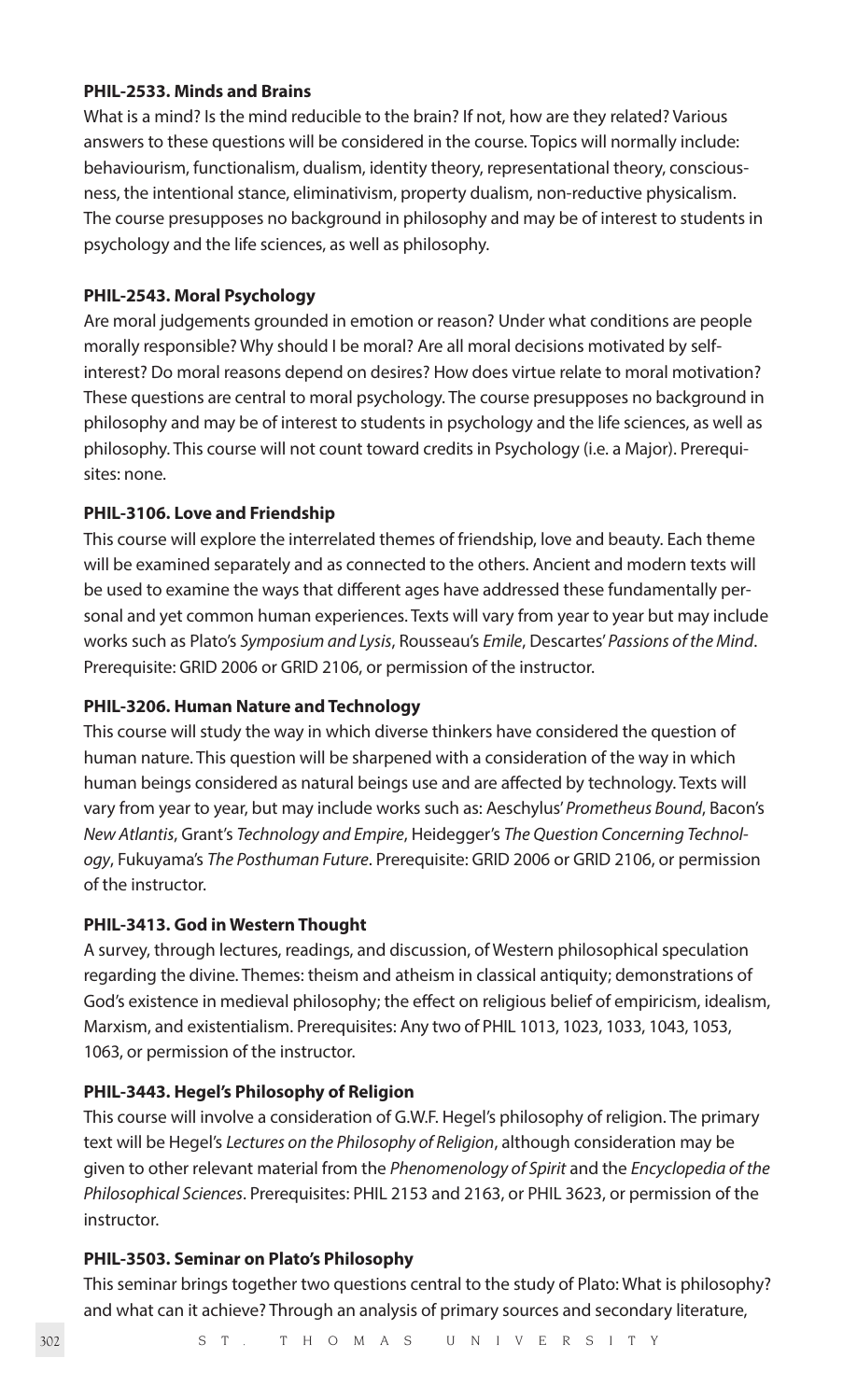the seminar assesses various answers provided by Plato. Texts covered may include selections from the dialogues of definition (*Apology, Euthyphro, Gorgias*), from the metaphysical dialogues (*Phaedo, Republic*), and from the dialogues on language (*Theaetetus, Parmenides, Sophist)*. Prerequisite: Any six (6) credit hours in the History of Philosophy (PHIL 2113, 2123, 2133, 2143, 2153, and 2163), or permission of the instructor.

### **PHIL-3513. Seminar on Aristotle's Philosophy**

This seminar examines key topics in Aristotle's logic, physics and metaphysics. More specifically, through a systematic reading of passages in foundational texts such as (for example) the *Posterior Analytics*, the *Categories*, *De interpretatione*, the *Topics*, the *De anima*, the *Physics*, and the *Metaphysics*, the seminar examines and assesses Aristotle's philosophy and its contribution to central debates in the history of philosophy. Prerequisite: Any six (6) credit hours in the History of Philosophy (PHIL 2113, 2123, 2133, 2143, 2153, and 2163), or permission of the instructor.

#### **PHIL-3523. The Philosophy of Thomas Aquinas**

A seminar course covering the philosophy of Aquinas and its relation to the previous history of philosophy, and to the historical context of St. Thomas' own time. Thematic focus: philosophy of knowledge, of being, and of human nature. Prerequisite: PHIL 1013 or PHIL 1023 or permission of instructor.

### **PHIL-3533. Thomas Aquinas: Law, Morality, Society**

A lecture course covering the fundamentals of the legal, moral, and political philosophy of Aquinas and its relation to the previous history of philosophy and to the historical and cultural context of the high middle ages. Prerequisite: PHIL 3523, or permission of the instructor.

#### **PHIL-3543. Existential Philosophy**

A study of existential thinking, its fundamental structure, and its importance for a contemporary understanding of the human situation. Prerequisite: Any two of PHIL 1013, 1023, 1033, 1043, 1053, 1063, or permission of the instructor.

#### **PHIL-3553. Augustine**

This course will involve a close reading of the major works of St. Augustine, among which will be *The Confessions*, *The Trinity*, and *The City of God.* Prerequisite: PHIL 1013, or permission of the instructor.

#### **PHIL-3563. Philosophy of Science**

This course will examine science from the perspective of philosophy. Topics will include the historical relation between science and philosophy, the differences between the social and the physical sciences, the nature of scientific change in history, the role of values in science, the reality of theoretical objects of science, and feminist alternatives to traditional scientific research. Examples will be drawn from both the physical and the social sciences. Presupposes no previous exposure to any particular areas of science.

# **PHIL-3573. Dante's** *Divine Comedy* **and the Medieval Aristotelian Tradition**

This course will involve a close reading of the major works of Dante Alighieri, especially *The Divine Comedy*. Attention will be directed to Dante's synthesis of Aristotelian philosophy and the theology and philosophy of Thomas Aquinas. Prerequisites: PHIL 1013 or PHIL 1023 or permission of the instructor.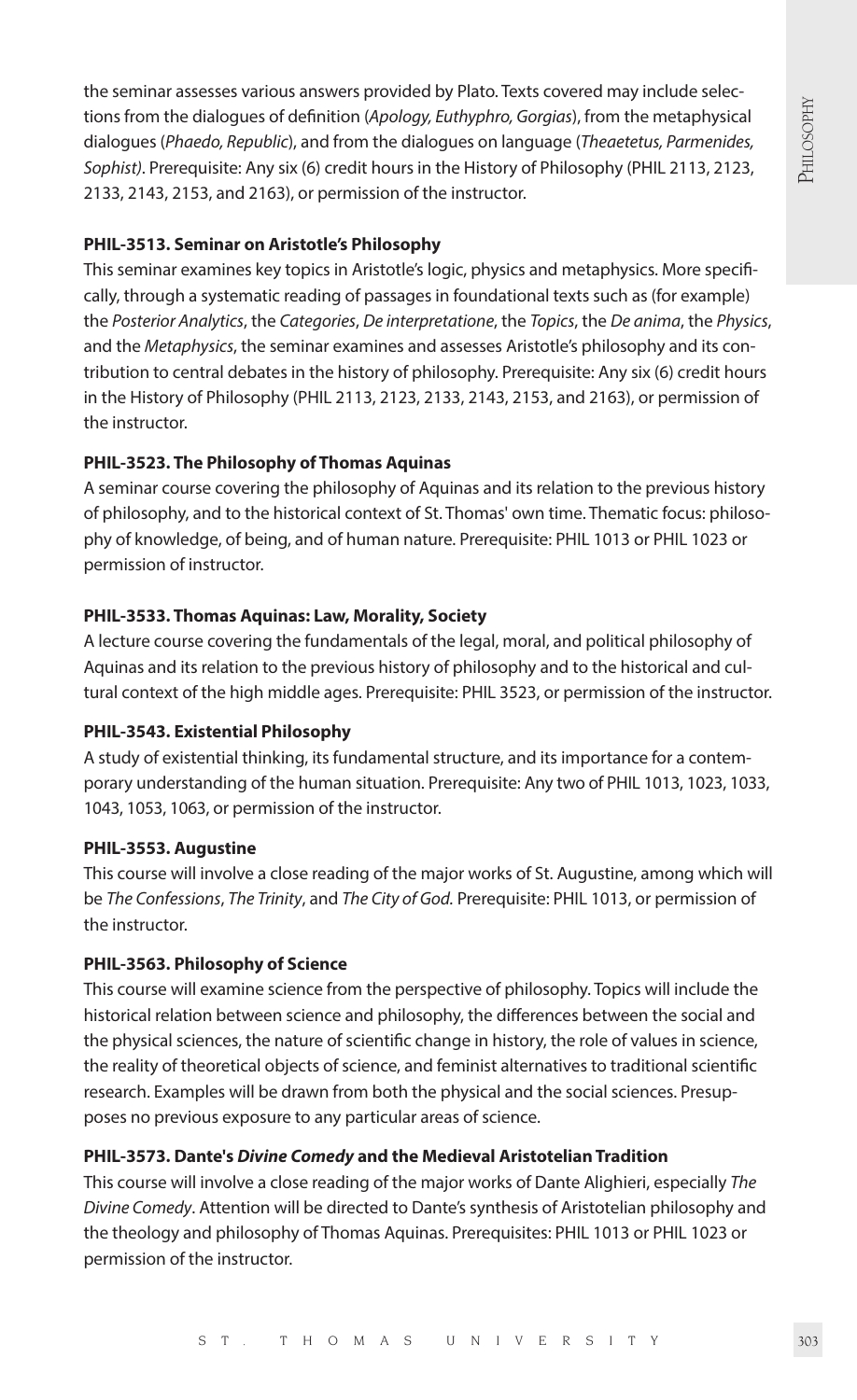#### **PHIL-3583. Phenomenology**

A lecture course introducing students to phenomenology, a late 19th century and early 20th century mode of philosophical inquiry that has played a major role in informing and shaping much contemporary philosophy. The primary focus of the course will be the work of Edmund Husserl (1859-1938), though other thinkers will likely be discussed. Prerequisite: Any two of PHIL 1013, 1023, 1033, 1043, 1053, 1063, or permission of the instructor.

#### **PHIL-3613. Kant**

In this course, we will focus primarily on Kant's Critique of Pure Reason as we work through the implications his position has for both theoretical and moral philosophy. Prerequisite: PHIL 2153 or 2163, or permission of the instructor.

#### **PHIL-3623. Hegel**

This course will involve a careful study of Hegel's *Phenomenology of Spirit*, focusing primarily on the relationships between theory and practice, and truth and history. Prerequisite: PHIL 2153 or 2163, or permission of the instructor.

#### **PHIL-3633. Marx**

This lecture course will involve a close reading of some of Karl Marx's most influential work. As we read through portions of *The German Ideology*, the *Grundrisse*, *The Holy Family* and *Capital*, we will consider: 1) Marx's relationship with and response to his predecessors, and 2) his critical reassessment of philosophical and political practice, human nature, history, and economic theory. Prerequisite: 9 credit hours in philosophy, or permission of the instructor.

#### **PHIL-3643. Kierkegaard and Nietzsche**

This course will engage and critically assess the views of the two leading figures in 19th century existentialism, Søren Kierkegaard and Friedrich Nietzsche. Prerequisites: Any two of PHIL 1013, 1023, 1033, 1043, 1053, 1063, or permission of the instructor.

#### **PHIL-3653. Contemporary Continental Philosophy**

This course will engage and critically assess the views of some of the most important thinkers in recent European philosophy such as Merleau-Ponty, Benjamin, Blanchot, Bataille, Levinas, Foucault, Derrida, Lyotard. Prerequisite: Either PHIL 3653 or PHIL 3583, or permission of the instructor.

#### **PHIL-3663. Analytic Philosophy: Metaphysics and the Linguistic Turn**

This is a lecture course covering topics of current interest in Analytic Philosophy, a movement in, and a style of doing, philosophy that has been prominent in the English-speaking world since the beginning of the 20th century. Topics will vary and will normally be drawn from one or more of the following sub-disciplines: epistemology, metaphysics, philosophy of language, philosophy of mind, philosophy of science. Prerequisites: Any two of PHIL 1013, 1023, 1033, 1043, 1053, 1063, or permission of the instructor.

#### **PHIL-3673. Analytic Philosophy: Theories of Knowledge and Justification**

This course is meant to complement PHIL 3663, but it may be taken independently. It is a lecture course covering topics of current interest in Analytic Philosophy, a movement in, and a style of doing, philosophy that has been prominent in the English-speaking world since the beginning of the 20th century. Topics will vary and will normally be drawn from one or more of the following sub-disciplines: epistemology, metaphysics, philosophy of language, philosophy of mind, philosophy of science. Prerequisites: Any two of PHIL 1013, 1023, 1033, 1043, 1053, 1063, or permission of the instructor.